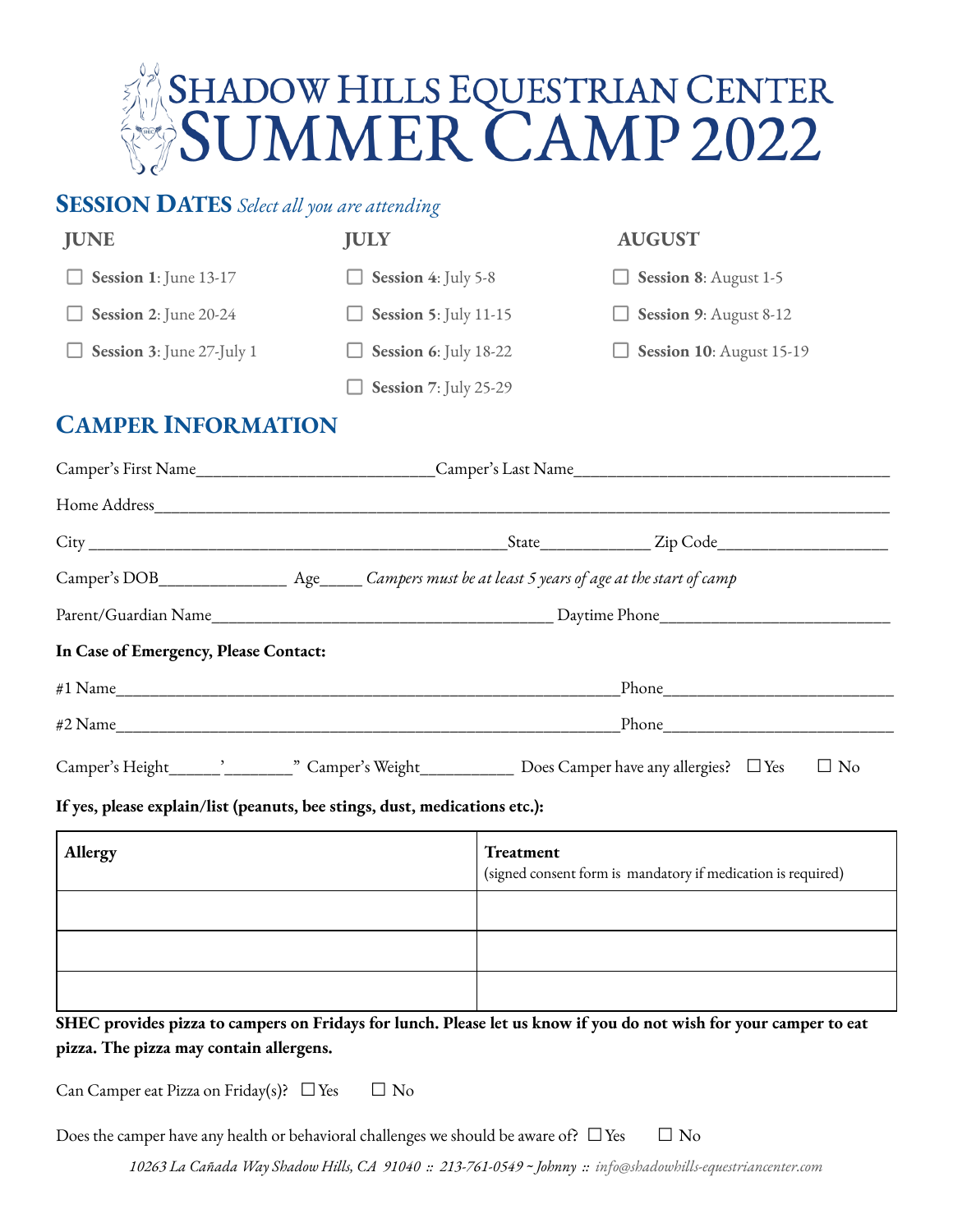## SHADOW HILLS EQUESTRIAN CENTER<br>SUMMER CAMP 2022

\_\_\_\_\_\_\_\_\_\_\_\_\_\_\_\_\_\_\_\_\_\_\_\_\_\_\_\_\_\_\_\_\_\_\_\_\_\_\_\_\_\_\_\_\_\_\_\_\_\_\_\_\_\_\_\_\_\_\_\_\_\_\_\_\_\_\_\_\_\_\_\_\_\_\_\_\_\_\_\_\_\_\_\_\_\_\_\_\_\_\_\_\_\_\_\_\_\_

If applicable, please describe any health or behavioral challenges:

| Who is authorized to pick your Camper up from camp? (bring a photo ID when picking up camper) |                                                                                                               |              |                                                                  |  |           |                                                        |              |
|-----------------------------------------------------------------------------------------------|---------------------------------------------------------------------------------------------------------------|--------------|------------------------------------------------------------------|--|-----------|--------------------------------------------------------|--------------|
|                                                                                               | Phone 2008 and 2008 and 2008 and 2008 and 2008 and 2008 and 2008 and 2008 and 2008 and 2008 and 2008 and 2008 |              |                                                                  |  |           |                                                        |              |
|                                                                                               |                                                                                                               |              | #2 Name                                                          |  |           |                                                        |              |
|                                                                                               |                                                                                                               |              | #2 Name                                                          |  |           |                                                        |              |
|                                                                                               |                                                                                                               |              |                                                                  |  |           |                                                        |              |
| How many times has Camper ridden a horse? $\Box$ 0 $\Box$ 1-10 $\Box$ 10-19 $\Box$ 20+ times  |                                                                                                               |              |                                                                  |  |           |                                                        |              |
|                                                                                               |                                                                                                               |              | Please answer whether or not your camper has done the following: |  |           |                                                        |              |
| been on a trail ride                                                                          | $\Box$ Yes                                                                                                    | $\Box$ No    | taken riding lessons $\square$ Yes                               |  | $\Box$ No | ridden bareback 回 Yes                                  | $\Box$ No    |
| been to horse camp                                                                            | $\square$ Yes                                                                                                 | $\square$ No | ridden English $\square$ Yes                                     |  | $\Box$ No | trotted a horse<br>$\square$ Yes                       | $\square$ No |
| done a pony ride                                                                              | $\square$ Yes                                                                                                 | $\Box$ No    | ridden Western □ Yes                                             |  | $\Box$ No | cantered a horse $\square$ Yes                         | $\Box$ No    |
| Please share any additional information we should know about your Camper here:                |                                                                                                               |              |                                                                  |  |           | jumped a horse $\square$ Yes<br>we do not jump at camp | $\square$ No |

Please share any additional information we should know about your Camper here:

Parent/Guardian Name Date Signature Signature Date

\_\_\_\_\_\_\_\_\_\_\_\_\_\_\_\_\_\_\_\_\_\_\_\_\_\_\_\_\_\_\_\_\_\_\_\_\_\_\_\_\_\_\_\_\_\_\_\_\_\_\_\_\_\_\_\_\_\_\_\_\_\_\_\_\_\_\_\_\_\_\_\_\_\_\_\_\_\_\_\_\_\_\_\_\_\_\_\_\_\_\_\_\_\_\_\_\_\_

\_\_\_\_\_\_\_\_\_\_\_\_\_\_\_\_\_\_\_\_\_\_\_\_\_\_\_\_\_\_\_\_\_\_\_\_\_\_\_\_\_\_\_\_\_\_\_\_\_\_\_\_\_\_\_\_\_\_\_\_\_\_\_\_\_\_\_\_\_\_\_\_\_\_\_\_\_\_\_\_\_\_\_\_\_\_\_\_\_\_\_\_\_\_\_\_\_\_

\_\_\_\_\_\_\_\_\_\_\_\_\_\_\_\_\_\_\_\_\_\_\_\_\_\_\_\_\_\_\_\_\_\_\_\_\_\_\_\_\_\_\_\_\_\_\_\_\_\_\_\_\_\_\_\_\_\_\_\_\_\_\_\_\_\_\_\_\_\_\_\_\_\_\_\_\_\_\_\_\_\_\_\_\_\_\_\_\_\_\_\_\_\_\_\_\_\_

\_\_\_\_\_\_\_\_\_\_\_\_\_\_\_\_\_\_\_\_\_\_\_\_\_\_\_\_\_\_\_\_\_\_\_\_\_\_\_\_\_\_\_\_\_\_\_\_\_\_\_\_\_\_\_\_\_\_\_\_\_\_\_\_\_\_\_\_\_\_\_\_\_\_\_\_\_\_\_\_\_\_\_\_\_\_\_\_\_\_\_\_\_\_\_\_\_\_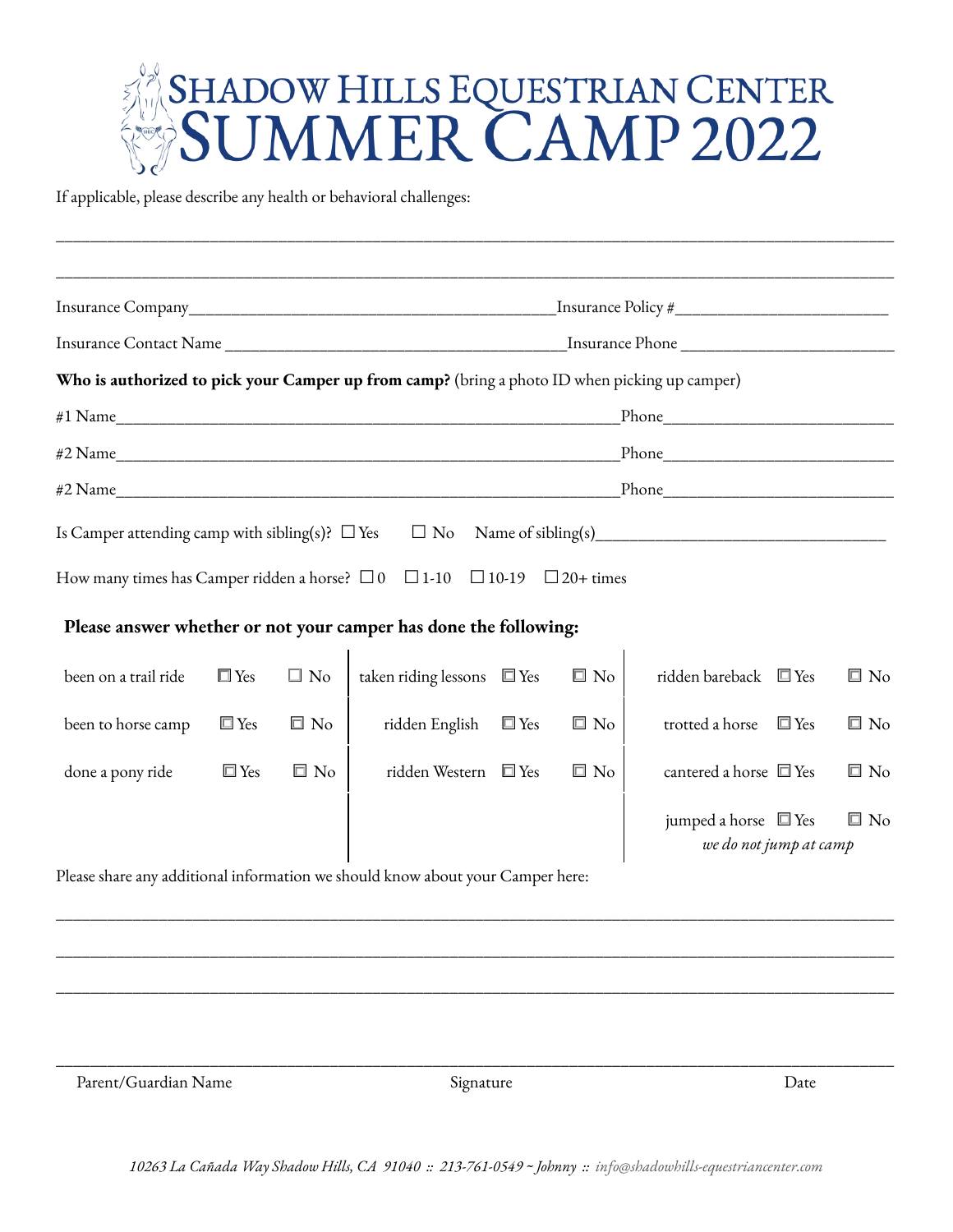Shadow Hills Equestrian Center LLC 10263 La Canada Way, Shadow Hills, CA 91040

## WAIVER & LIABILITY RELEASE

SERIOUS INJURY MAY RESULT FROM RIDING, WORKING ON THE GROUND OR BEING IN THE VICINITY WITH HORSES.

Please read carefully before signing:

This is a waiver regarding your legal rights and an agreement not to enter into legal arbitration and/or litigation with: *Shadow Hills Equestrian Center, Inc., Shadow Hills Riding Club, Inc., John T. Higginson* (property owner), *George Kallimanis* (property owner), Roger Schuck (property owners).

- 1. LIABILITY RELEASE In consideration of SHADOW HILLS EQUESTRIAN CENTER allowing my participation in this activity, under the terms set forth herein, I, the RIDER/OWNER/VISITOR, and the parent or guardian thereof if a minor, do agree to hold harmless and release SHADOW HILLS EQUESTRIAN CENTER its owners, agents, employees, officers, members, premises owners, insurers, and affiliated organizations from legal liability due to SHADOW HILLS EQUESTRIAN CENTER ordinary negligence; and I do further agree *that except in the event of* SHADOW HILLS EQUESTRIAN CENTER *gross negligence and willful and wanton misconduct*, I shall not bring any claims, demand, legal actions and causes of action, against SHADOW HILLS EQUESTRIAN CENTER and/or its associates, for any economic and non-economic losses due to bodily injury, death, property damage, sustained by me and/or my minor child or legal ward in relation to the premises and operations of SHADOW HILLS EQUESTRIAN CENTER to include while riding, handling, or otherwise being near horses owned by or in the care, custody and control of SHADOW HILLS EQUESTRIAN CENTER.
	- a. NATURE OF HORSES No horse is a completely safe horse. Horses are 5 to 15 times larger, 20 to 40 times more powerful, and 3 to 4 times faster than a human. If a rider falls from a horse to ground it will generally be at a distance of from 3 ½ to 5½ feet, and the impact may result in injury to the rider. Horseback riding is the only sport where on much smaller, weaker predator animal (human) tries to impose its will on, and become on unit of movement with, another much larger, stronger prey animal with a mind of its own (horse) and each has a limited understanding of the other. If a horse is frightened or provoked it may divert from its training and act according to its natural survival instincts which may include, but are not limited to: stopping short, changing directions or speed at will; shifting its weight; bucking; rearing; kicking; biting; or running from danger. I fully understand these terms.

Initial here \_\_\_\_\_\_\_\_\_\_\_\_\_

- b. ACTIVITY RISK CLASSIFICATION Horseback riding is classified as RUGGED ADVENTURE RECREATIONAL SPORT ACTIVITY, and that there are numerous obvious and non-obvious inherent risks always present in such activity despite all safety precautions including. I understand that women while pregnant only ride with direct consent form their doctor.
- c. PROTECTIVE HEADGEAR WARNING I have been fully warned and advised by SHADOW HILLS EQUESTRIAN CENTER that the RIDER should purchase and wear protective headgear (riding helmet), and that the wearing of such headgear while mounting, riding, dismounting, and otherwise being around horses, may prevent or reduce severity of some head injuries and even prevent death from happening as the result of a fall or other occurrence. Minors 16 and under are required to wear protective headgear, unless in special circumstances and waived by parent or legal guardian.

Initial here

d. CONDITIONS OF NATURE – SHADOW HILLS EQUESTRIAN CENTER is NOT responsible for total or partial acts, occurrences, or elements of nature that can scare a horse, cause it to fall, or react in some other unsafe way. SOME EXAMPLES ARE: thunder, lightening, rain, wind, wild and domestic animals, insects, reptiles, which may walk, run, fly near, bite and/or sting a horse or person; and irregular footing on out-of-door groomed or wild land which is subject to constant change in condition according to weather, temperature, and natural and man-made changes in landscape.